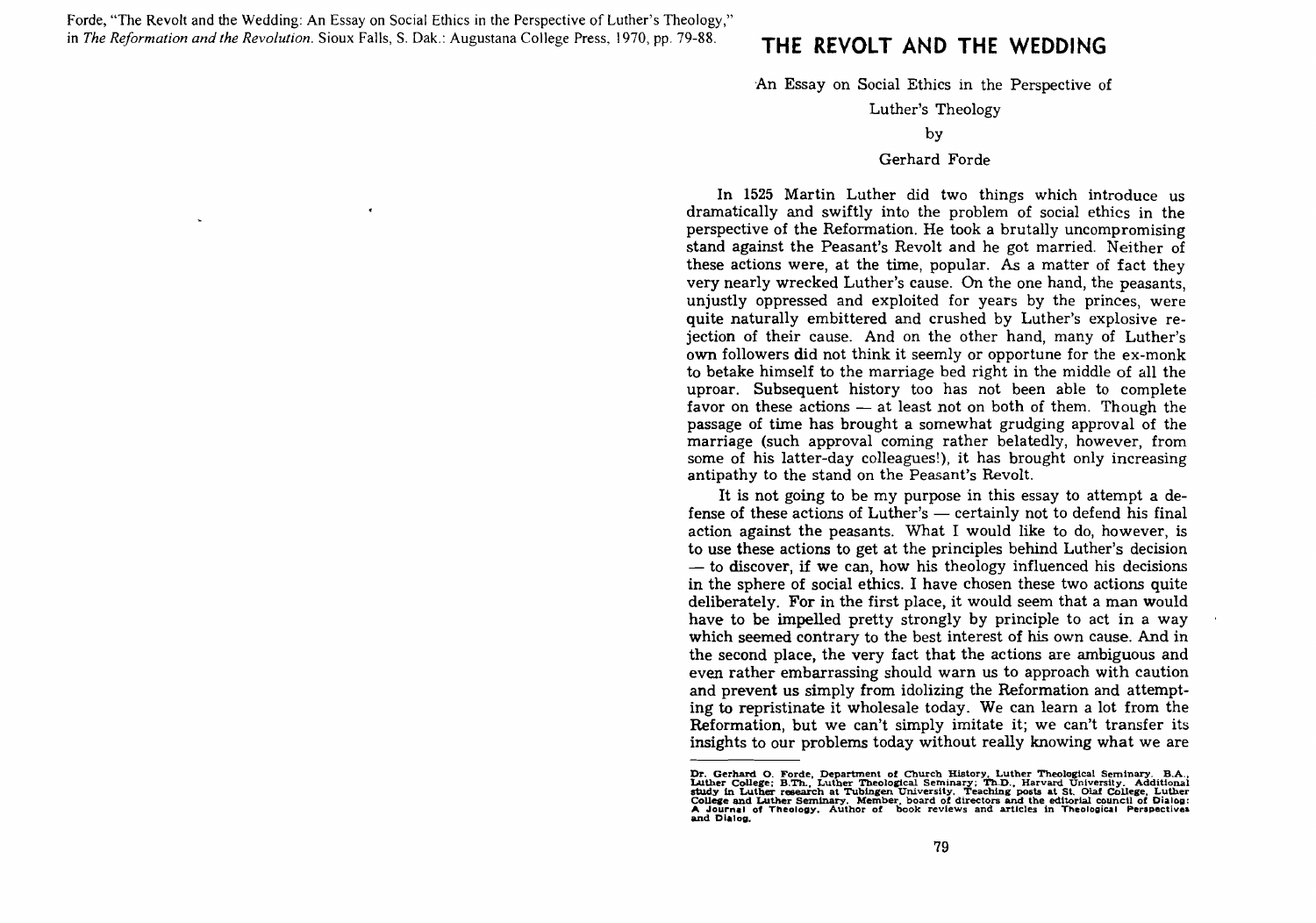about. Thus, it is imperative for us to get behind the actions to the **principles** which informed them. I

The revolt and the wedding. History has damned Luther for his part in the one and praised him for the other. It has not generally been known, however, that the theological reason for both actions was the same, odd as that may seem. One does not usually get married for the same reason that one puts down a revolt! But the very oddity of it indicates that in spite of all the publicity Luther has gotten he still remains one of the least understood men in history. Why did he, the champion of Christian Liberty, the leader of a protest against centuries of ecclesiastical tradition, suddenly turn against the oppressed peasants? They could have turned the Reformation into a popular revolt against the entire "establishment," as we call it today. Was it because, as was said of him at the time, he was a "toady of the princes"? I think not. Anyone who does much reading in Luther soon discovers that he had neither love for nor fear of the princes as such. Why then? Because he. was simply against revolt? That might come nearer to the truth. Quite naturally, as a medieval man, Luther believed in the authority of the **office** of the Prince and the Emperor and he simply had no confidence in a revolt led by the common man. There was, I suppose, no precedent for it and he simply could not fathom what it could mean. We who live in a world where Marx has made revolt a household word don't understand that, I suppose, and it is here where we today, no doubt, would raise our most vigorous criticisms. But more of that later.

But even the horror of revolt does not, it seems to me, get at the heart of Luther's actions in the matter. For that is really only a kind of political prejudice and not a **theological** principle as such. Indeed, when we look carefully at what Luther said and wrote about the Peasant's Revolt, we soon see that there is another theme which pulsates through it all and appears to be the theme which really drives him to act. That theme is what we today would call the eschatological. Luther believed that the end was near and that the Kingdom of God was about to break in. He believed that since, through the Reformation, the Gospel had been proclaimed abroad in the land, Satan was now launching a last and desperate attack to pervert that Gospel before the end came. And he saw in the Peasant's Revolt a manifestation of this Satanic attack, an attempt to pervert the Gospel once again into a system of tyranny.

For the fact is that the revolt, however just its cause, had gotten mixed up with various sorts of popular biblical piety. Some looked upon themselves as God's avengers sent to exterminate the godless. Many seemed to think they were going to bring in the Kingdom of God by force and set up once again a theocracy, like David of old.

Others seemed to have some sort of "New Jerusalem" in mind. But Luther saw this just as another variant of the medieval system he had been fighting. The Pope had claimed authority over temporal government so now also the peasants were taking up the sword in the name of the Gospel to set up their "Kingdom." They were using the Gospel to gain political advantage. For Luther this was of the devil. Satan, the old arch-enemy, was launching his most diabolical counter-attack to destroy everything for which the Reformation stood. Because of this and other things Luther thought the end was near.

 $\frac{1}{2}$ 

Something more was at stake than simply politics. The Kingdom of God was about to dawn! Therefore his basic plea was for both parties, peasant and prince, to cease their senseless raging and repent before it was too late. It is true, he did call for the princes to put down the rebellion in what can only be called needlessly brutal language. But that has often obscured the fact that he also pleaded with the princes to stop their tyranny and act justly and reasonably toward their subjects. He even told them, on the eve of the revolt. that it was not merely peasants that were coming against them, but **God himself** who was resisting them in order to visit their raging upon them. The real point for Luther was that since the end was at hand, no one should be caught in an embarrassing or damning posture. The Princes should not be tyrannizing the people and the peasants should not be found with a sword at the throat of their brothers. We today are tempted to smile at this kind of naivete. But for a country which is living under the threat of riot perhaps the advice is not so bad. Do what you ought to be doing before it is too late!

It becomes quite evident to one who looks at his writings that in his attitude to social problems Luther was "listening to a different drummer." He did not have his gaze fixed in the first instance merely on **this** world and its problems. There is another Kingdom, the eschatological Kingdom of God, which also comes into view and which must be taken into account in making one's decisions on social and political issues.

But what does this mean? Does it mean that Luther must be classed as one of those "other-worldly" types so loudly lamented in Christian circles today? What does it mean to have your decisions in social ethics affected by that "other world," that "other" Kingdom? Here we should look at the other action of Luther's we have singled out for attention as a kind of parable of the way Luther responded. For what did he do when he thought the end was near? He got married! Now of all the ways to prepare for the coming of the Kingdom of God that is certainly not one which would occur to most! One would think that one should hasten off to Church or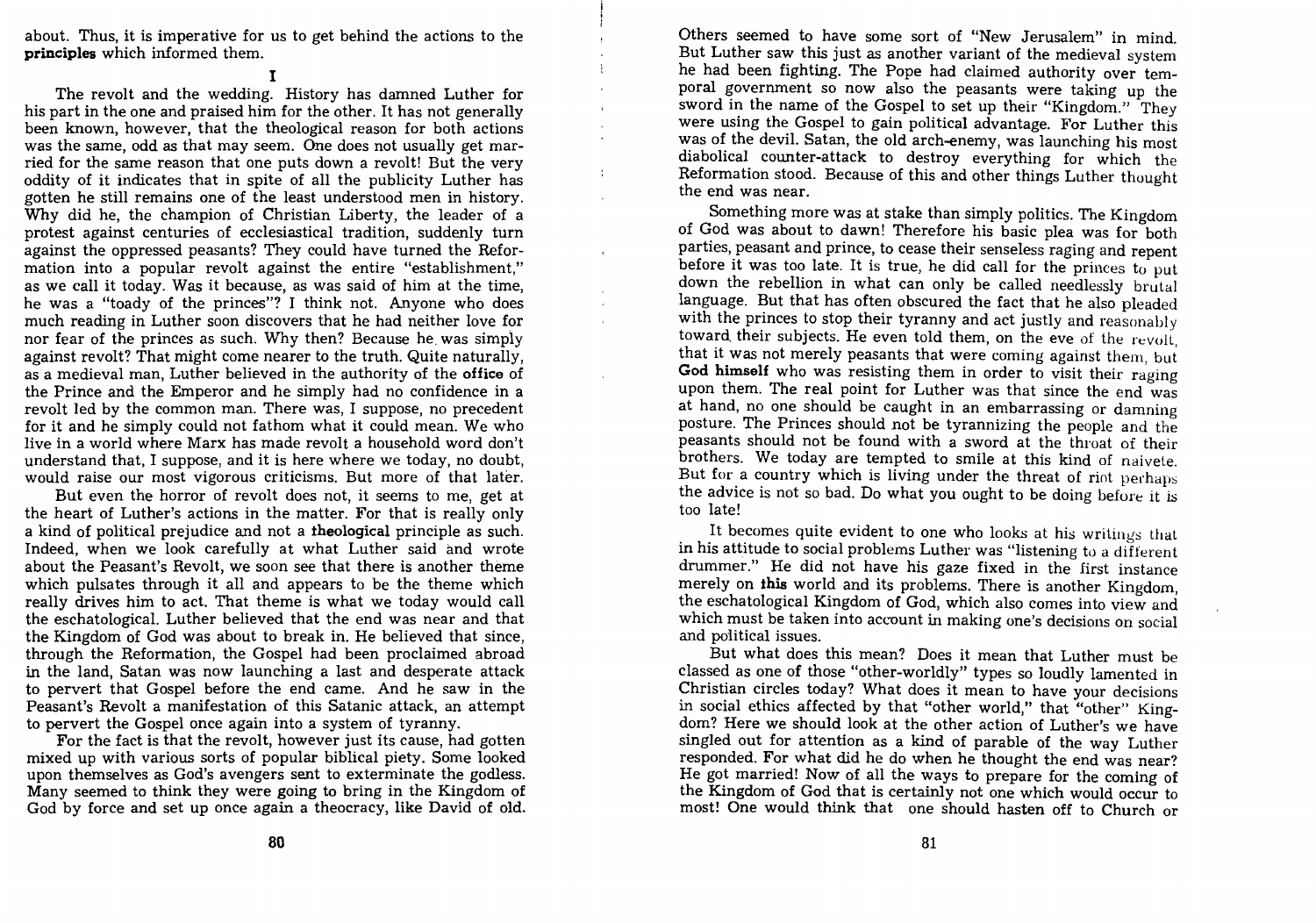perform some act of spiritual sublimation or something awfully pious to impress the deity when he shows up. But Luther got married! Why? Because, he reasoned, if God is coming, then a man ought to be found living as God intended him to live **on this earth.**  He ought to be found being a human being, doing human things and taking care of the earth as God intended  $-$  not acting as though he were some sort of minor league God. He got married precisely in those tempestuous times because that was one of the ways he thought he could give his old enemy the devil fits. He could complete the movement from the monastery to the world and refuse to parade as the pious fraud everyone expected him to be. "I shall take care," he said in a letter to John Ruehel at Mansfeld (June 15, 1525), "that at my end I shall be found in the state for which God created me with nothing of my previous papal life about me. I shall do my part even if they [i.e., princes, parsons and peasants] act still more foolishly up to the last farewell." His marriage, he expected, would make the angels laugh and the devils weep. (Letter to Spalatin, June 16, 1525).

 $\mathbf{r}$ 

 $\bar{1}$ 

 $\mathbf{I}$ 

 $\mathbf{r}$ 

One should note carefully the direction in which Luther is moving. At the very time when one would expect him to be going in the other direction  $-$  from the "secular" to the "sacred." from this world to the next  $-$  he is in fact moving more and more into this world! And those who don't understand that, he would insist, just don't know what it'means to believe. "It pleases me, ... ," he said, "to have my marriage condemned by those who are ignorant of God." The fact of the other Kingdom and even the threat of its nearness did not drive Luther into the **other** world, it drove him all the more surely into **this** world. This is the reason for the story often attributed to Luther to the effect that if he knew the world was to end tomorrow he would go out into his garden and plant a tree. For the idea is that when God comes, man ought to be found doing what God intended him to do  $-$  taking care of "the garden."

Thus, the theological reason for the marriage is the same as for the reaction to the revolt. Precisely because of that other eschatological Kingdom on the horizon men ought to be about their business as human beings. Both prince and peasant ought to be about their proper business in justice and love. And in view of the coming end, one must put an end to all pretension, pious or otherwise, and live as the good Lord intended. For Luther personally that meant completing the movement from the monastery to the world, i.e., his marriage.

# II

Now there is certainly no need for us to absolutize these two  $decisions$  as such  $-$  no need, certainly, to say that a Christian is one who is against revolt and for marriage! That is hardly enlightening!

But it is important, I think, to see the principle behind the actions and how it functions. In Lutheranism this principle has been known traditionally as the "Doctrine of the Two Kingdoms." This is the basic principle behind Luther's view of social ethics for it is in the light of the interaction of two Kingdoms, this age and "the coming age," that Luther made all his ethical decisions. The idea is, for Luther, that God administers the affairs of this earth through a kind of two-fold rule, through two Kingdoms; the one is most appropriately called, I think, the secular or political kingdom, and the other, the eschatological. Both of these Kingdoms, note, are God's: both the secular and the eschatological. The only ultimate enemy is Satan. But it is in the secular where man now lives and must engage himself socially and politically. The eschatological Kingdom comes as the end or limit to the secular when and Where God wills.

Those names, the secular and the eschatological, are not the names Luther used for the two Kingdoms. I have chosen them, however, because I think they convey better in our time what is at stake. For the fact is that when we come to talk about the two Kingdoms today we must exercise extreme caution. We have tended to understand them far too statically and the sins that have been committed and still are being committed in the name of the two Kingdoms are legion. The Doctrine has been identified, for instance, with the separation between church and state conceived as static entities, an idea which has been used to justify all sorts of social crime and injustice. On the one hand it is used to excuse the Church and Christians from social activity and on the other, to prevent the Church from exercising a prophetic role in society. It was used, for instance, in Nazi Germany by some to excuse Christians for their inactivity when millions of Jews were slaughtered. It has been and still is being used today to sanction a separation between Church and state which forbids the Church, its members or its spokesmen, to exercise a prophetic role in protesting the social ills of our nation. For this reason the very idea of a doctrine of two Kingdoms has come under heavy theological attack in our time. And rightly so. For if we are to use this principle today we must understand what we are about. Frankly, I am one who believes that to be a Christian involves one necessarily in the kind of tension in which Luther found himself - in a tension or dialectic between this age, this saeculum, and the next, God's eschatological Kingdom, - and that therefore it is impossible to avoid some sort of two Kingdoms doctrine. But if that is so, then we must take extreme care so that all know what we are doing.

That is why I have chosen to call the two Kingdoms the secular and the eschatological, this age and the next. But that means their interaction must be conceived in a much more dynamic manner.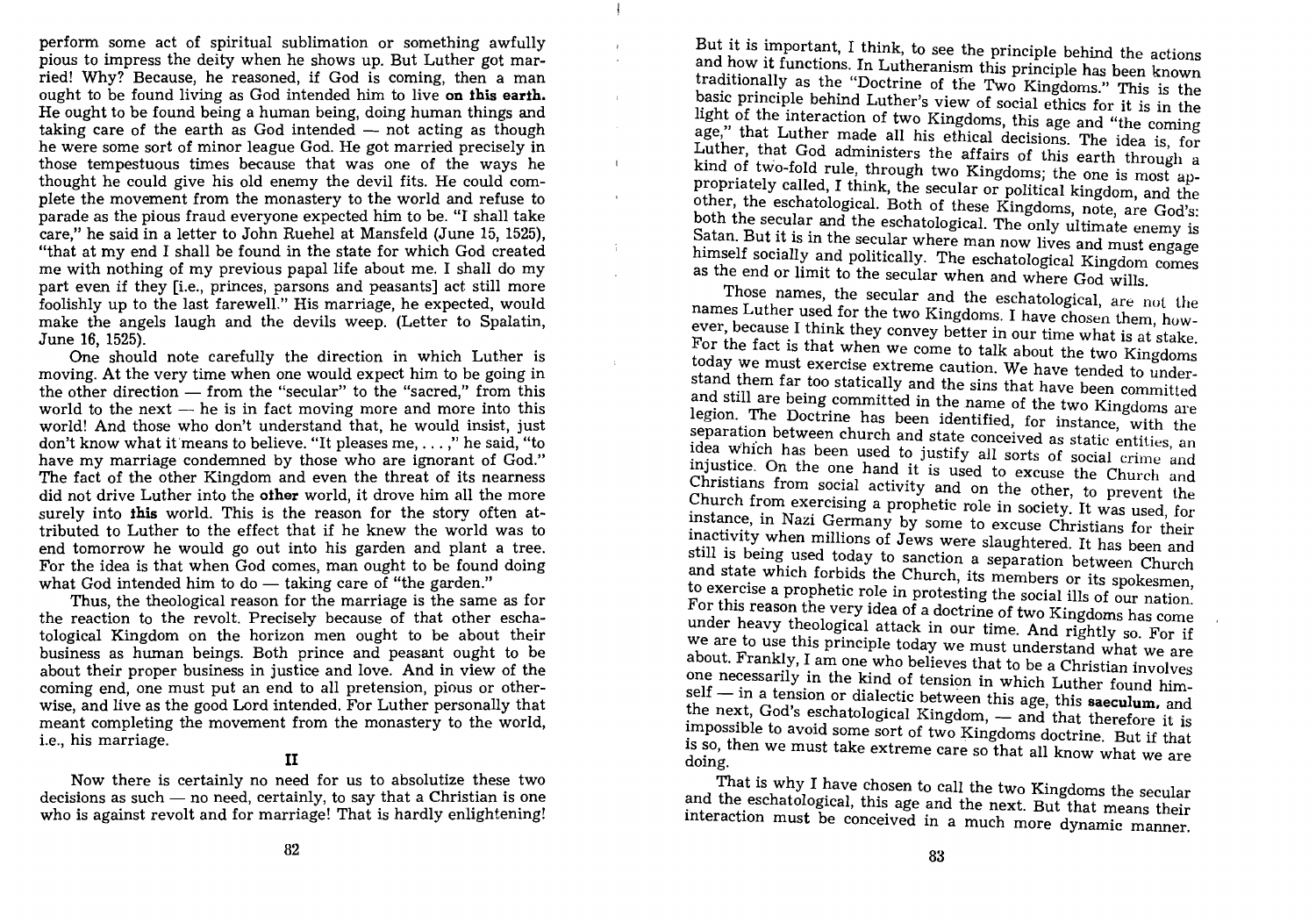Note carefully: it is not state versus church (although some such separation may be a consequence of the two Kingdoms doctrine). Nor is it the earthly versus the heavenly; nor the worldly versus the spiritual; not even the secular **versus** the sacred. For when we look at Luther's actions in the revolt and the wedding it becomes apparent that the doctrine of the two Kingdoms as Luther conceived it is not the kind of idea one would ordinarily hit upon. Luther's understanding of the matter is entirely controlled by his belief in God's eschatological action. God's eschatological Kingdom is a Kingdom entirely of grace. There is nothing men can do on their own to bring in or break into that Kingdom. One participates in the reality of that Kingdom only by faith and anticipates it by hope. And it is only because of that faith and that hope that one even begins to see two Kingdoms at all. In other words, it is only because of the eschatological Kingdom that one begins really to see the secular kingdom, and to see it for the first time as God's otber kingdom where one must now live and act. .

Before faith, the secular was hidden and ambiguous. It was always contrasted unfavorably with "the sacred," a realm which was really supposed to be the object of man's striving. Before the advent of eschatological faith we don't know whether we have a right to live secular lives. That is why Luther's marriage is such an interesting parable of what is involved. Because of his eschatological faith he was driven back into the secular and it is the secular that becomes the sacred. As he said in a letter to Spalatin (June 16, 1525), "The world and its wise men have not yet seen how pious and sacred marriage is, but they consider it impious and devilish in me." The world and its wise men are not even aware of the sacredness of the secular. Because without faith, they believe that man's task is to be on his way to some other world. It is only the eschatological which lights up the secular and reveals its sacredness. That, it seems to me, is the real bite of the doctrine of the two Kingdoms and it is that which stands behind Luther's view of social ethics.

## III

When we see this secular-eschatological dialectic it becomes apparent, I think, why we get into trouble so often trying to understand and apply Luther's doctrine of the two Kingdoms. The problem does not lie where most critics attempt to locate it. The problem does not lie in the fact that Luther made a distinction between two Kingdoms. The problem lies rather in the fact that the world already has a whole variety of two Kingdom doctrines of its own with which the reformation view almost inevitably gets entangled and confused. The world, for instance, already has its own view of the secular versus the sacred. The world already has its own ideas about the material versus the spiritual, the earthly and the heavenly, the real

and the ideal and so on endlessly. The world has its own ideas about how religious people ought to act. And our inevitable tendency is to get sucked in by one of the doctrines all ready-made by the world. And that holds whether we plan to be religious or not.

What vitiates our efforts in the sphere of social justice more than anything else is precisely the "two Kingdoms" doctrine which we already hold - a doctrine which is really pseudo, a fake. It is our dream of some better place, our longing for a "utopia" (in the Greek: ou-topos, no-place!). And we think we are going to reach this other place, this other Kingdom by the application of some magic formula, something like laissez faire, perhaps, or "free enterprise and individual initiative," or even a "proletarian revolution." We are always going someplace else. We are heading towards a world "safe for democracy," or a "classless society." Always it is not taking care of people, human beings, that is important, it is the myth, the piety, for which we can, if need be, sacrifice and slaughter millions. What is going on in Vietnam today if it is not to a large degree simply the sacrificing of thousands daily on the altars of our mythologies? Not only that but here at home we tyrannize our fellow men, shut the black man out of our society, beat down the underprivileged, tear up the earth, deface it and turn it into one vast garbage dump. Why? Because of our myths! The answer we get is some muttering about free competition or states' rights or individual initiative even ideas which once worked become ideologies, myths, with which we attempt to cover our sins. Caring for human beings or for this world is not our aim. We are always on our way to some "better world" under the cover of our mythologies. And if we can top this all off either by drawing the Church into it or by stilling the voice of prophetic criticism by saying that the Church has nothing to say in such matters, then we will "have it made."

But this is precisely what a real doctrine of two Kingdoms refuses to allow. Its great contribution to the problem of social ethics is exactly to strip men of their mythologies. For the very fact that it insists that whatever other Kingdom there is, the eschatological, comes solely and absolutely by God's power alone means that the only real task for men is to repent, to turn around and take care of this world as best they know how - without myth, but with reason, love and justice; to be pragmatic: to solve problems concretely. The eschatological vision makes it clear that the secular is our sacred task. It tears the mask from our pretensions and bids us become human beings. That, I think, is the real significance of Luther's resistance to the Peasant's Revolt, whatever we may think of his final action. He saw quite clearly that if one is to apply this principle, then there could be absolutely no exceptions. Not even those who undertake revolutions for the sake of so-called "Christian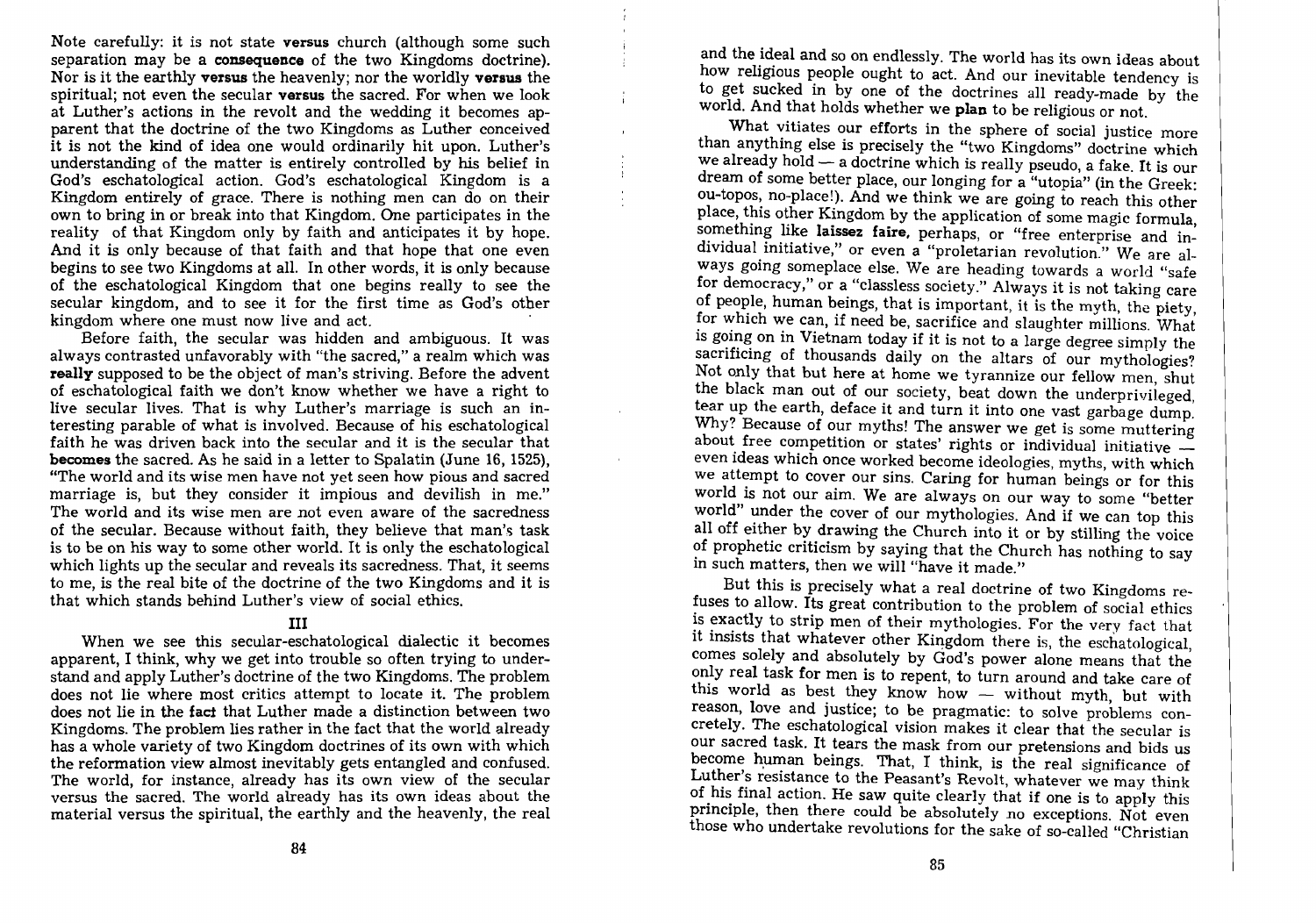iples" can be excepted. Nobody, Prince, Peasant, Preacher, dent or what have you, carries out a revolution or a political : ram in the name of Christ. That is so first of all because Luther torically refused to allow Christ to become a club with which at anyone (a "New Law" as he called it), and secondly because lutions and political programs can be carried through only in the e of humanity without appeal to either myth or religion. Luther ns that quite radically. You don't need Christ, or even the Bible, ssarily, to tell you what to do in social matters. You have a , on, use it! That is why he told the peasants that if they must lIt, then they must not do it under the name of Christ but rather er the name of nature and reason. If they did not surrender name of Christ, Luther said he would be their implacable foe. The real battle, it is essential to see, is for true secularity, the stence that social problems must be worked out without myth, lrding to what is the **human** thing to do. The eschatological vision ects us to our human task. And it really does not matter whether, Luther, we expect this Kingdom momentarily or later. The task he same: to be human, to care for human beings and to take care his earth.

This means that the Christian and the Christian Church as a ole has a mandate of the highest order in the realm of social tice. We must watch over the care of human beings - not just urch people, or Lutherans, or white people, but human beings. e Church's task is to "keep the faith" with this **saeculum,** this e, this world, until the end. That means that wherever political, )nomic, or social processes or institutions become inhuman the lurch has the duty to protest  $-$  not, to be sure, because it wants propose some kind of "Christian" program, or to confuse Church  $d$  state  $-$  not, that is, in the name of Christ,  $-$  but rather because its faith and hope in Christ and His Kingdom in the name of unanity.

The Church must be vigilant and sharp-eyed in order to spy out ld expose the mythologies we use to tyrannize our fellow men. his, it seems to me, is the way Luther tried to operate in the realm *<sup>E</sup>*social ethics. There is absolutely no warrant in Luther's thought or the idea that the Church should keep silent on matters of social . lstice. Anyone who reads him will discover that. He may have had is faults, but keeping silent was not one of them! He may not alrays have been right nor even edifying (usually entertaining, howver!) but he generally had something to say. And always, it seems o me, he attempted to expose the pious pretensions, to destroy the nyth which threatened to tyrannize man. This, incidentally, is the loint at which the Church in Nazi Germany should have resisted the sacrifice of the Jews. For that certainly was an overt case of sacri-

ficing human beings for the sake of a mythology  $-$  the "purity of the race" and the "Thousand-year Reich," a deliberate paraphrase of the eschatological Kingdom of the Bible.

### **IV**

It is at this point too before we close the matter that we must make some criticisms of Luther himself and raise some questions about some of the mythologies which Luther himself did not quite succeed in getting rid of. He saw quite clearly that revolt in the name of Christ is not permissible and in this he gave us a principle which should never be forgotten. But coming out of the middle ages he did not see clearly enough, I think, that such a principle cannot be extended to a blanket condemnation of all revolt. He did not see clearly enough that one can make a mythology out of the status quo as well which can become fully as oppressive and tyrannical and that it simply won't do to identify God's authority as closely with the existing political authorities as he did in the case of the Princes. He did not see clearly enough how the existing authorities can cleverly twist religion to their own advantage and use it to sanctify their own tyranny. It simply was not enough, as history has shown, to exhort the Princes to cease their tyranny, because they too were possessed by a mythology, the mythology of their own "divine right." In short, Luther did not realize that there are times when a revolt may be the human thing to do. If he had, perhaps his final judgment on the Peasant's Revolt would have been more charitable.

But this would only mean, it seems to me, that one would be using Luther's own principle to correct one of his own blind spots  $$ extending it, so to speak, to cover a mythology he did not discern. For he did suffer from a rather massive mythology of the status quo. And it is of utmost importance to see this today, especially for those who consider themselves his disciples or who wish to follow in his steps. For this has been an affliction from which we have suffered too long and we simply must get rid of it. It is, more than any other, the disease from which our country is suffering today. It must be expunged.

In the perspective of the theology of the Reformation, therefore, the goal is to discover what it means to act and live in a truly human and secular fashion. Talk of "the secular" is, I realize, all the rage in theological circles today. It might seem, I suppose, as though this essay represents just a kind of me-tooism  $-$  an attempt to help Luther and the Reformation onto the contemporary band wagon. No doubt there is some of that. But I think nevertheless that the original impetus to such "secularization" can be seen quite clearly to have come from Luther himself and I believe that when all the